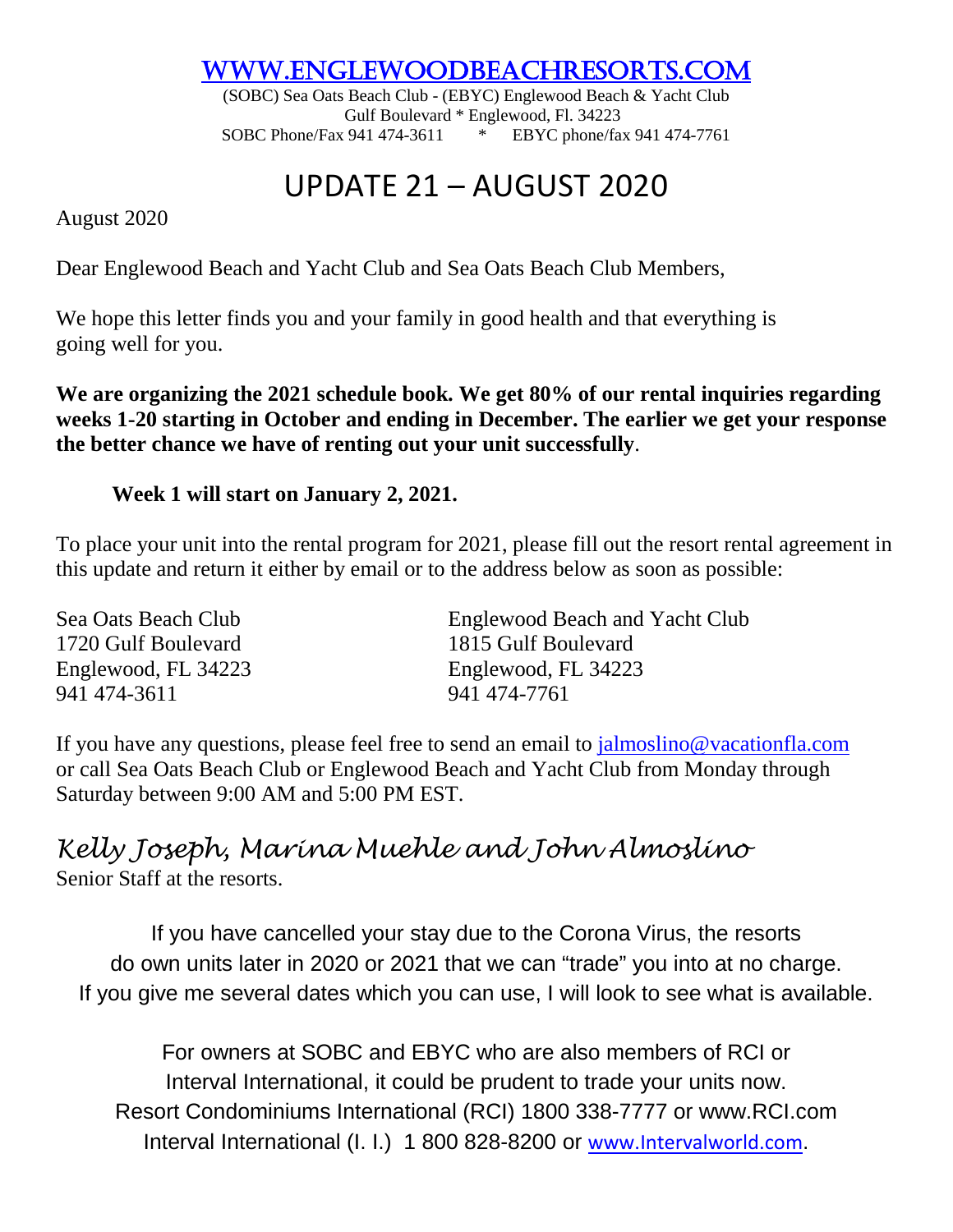### ENGLEWOOD BEACH & YACHT CLUB 2021 RENTAL AGREEMENT

**U**NIT(S) \_\_\_\_\_\_\_\_\_\_\_\_\_\_ WEEK(S) \_\_\_\_\_\_\_\_\_\_\_\_\_\_\_ IN **2021** THIS TIMESHARE RENTAL AGREEMENT is made the \_\_\_\_\_\_\_day of \_\_\_\_\_\_\_\_\_\_\_\_\_, 20\_\_\_, by and between OWNER \_\_\_\_\_\_\_\_\_\_\_\_\_\_\_\_\_\_\_\_\_\_\_\_\_\_\_\_\_\_\_\_\_\_\_\_\_\_\_\_\_\_\_\_\_\_\_\_\_\_\_\_\_\_\_\_\_\_\_\_\_\_\_ \_\_\_\_\_\_\_\_\_\_\_\_\_\_\_\_\_\_\_\_\_\_\_\_ CO-OWNER CELL PHONE\_\_\_\_\_\_\_\_\_\_\_\_\_\_\_\_\_\_\_\_\_\_\_\_\_\_\_\_\_\_\_\_\_\_\_\_\_EMAIL ADDRESS\_\_\_\_\_\_\_\_\_\_\_\_\_\_\_\_\_\_\_\_\_\_\_\_\_\_\_\_\_\_\_\_\_\_\_\_\_\_\_\_\_\_\_\_\_\_\_\_\_\_\_\_

| STREET ADDRESS |                   |                   |  |  |
|----------------|-------------------|-------------------|--|--|
| CITY           | <b>S TATE</b>     | <b>COUNTRY</b>    |  |  |
| ZIP CODE       | <b>HOME PHONE</b> | <b>WORK PHONE</b> |  |  |

(herein after referred to as the "Owner(s)" and CUNNINGHAM PROPERTY MANAGEMENT CORP., a Florida corporation, a licensed real estate broker, whose address is 1030 Seaside Drive, Sarasota, Florida 34242 (hereinafter referred to as the "Agent").<br>
1. In consideration of the efforts and services of the Agent Owner(s) I.

In consideration of the efforts and services of the Agent, Owner(s) hereby grant Agent the exclusive right for a period of one (1) year, commencing on the date first set forth above, to rent the above Unit Week(s), which are owned by the Owner(s). Each Unit Week shall be rented at the best available rate and number of days as determined by the Agent in its sole discretion, pursuant to the instructions in Paragraph 4 below.

**2.** Neither the Agent nor any person acting by, through, or under the Agent shall make any use whatsoever of the Unit Week(s) except pursuant to a fully executed rental agreement without the prior written consent of the Owner(s).

**3.** Owner(s) agree to pay the Agent a commission of twenty-five percent (25%) of the gross rental amount received for each rental period. Sales and resort tax, shall be paid by the renter and shall not be used in the determination of any commission or compensation. The commission is earned only if a rental is secured. The Owner(s) shall be responsible for any fees resulting from the acceptance of credit cards and for any other bank charges incurred by the Agent resulting from this Agreement. Agent is authorized to deduct the commission and applicable expenses from the rent collected; and in the event there are outstanding maintenance fee assessments due to the Association, to apply all or any part of the rental proceeds to such outstanding assessments. Payments to the Owner(s) will be mailed no later than forty-five (45) days following the departure of the renter. THE AGENT IS NOT RESPONSIBLE FOR UNCOLLECTED FUNDS. There is no fee or expense for listing the Unit Weeks for rental.

- **4.** It may be helpful if the Owner(s) agree to rent for less than the full week. Please indicate below:
	- We will not entertain shorter rental week until 6 days before unit week.
- Owner(s) are willing to accept less than a full week stay by a renter in the Unit Week(s) **YES YES** NO
	-

If two renters are secured for different time periods during the same Unit Week, an additional housekeeping charge will be incurred.<br>S Agent will not be responsible for any reservation cancellation. Any forfeited deposits, **5**. Agent will not be responsible for any reservation cancellation. Any forfeited deposits, will be distributed to the Owner(s) and the Agent per the agreed upon commission schedule.

**6.** No rental effort will be undertaken without receipt of a completed and fully executed Timeshare Rental Agreement.

**7.** Reservations will be allocated by the Agent according to the order in which completed Agreements are received, subject to the renter's desires.<br>**8.** If the Owner(s) wishes to use any of the Unit Week(s) after this Agr

**8.** If the Owner(s) wishes to use any of the Unit Week(s) after this Agreement is signed, the Owner(s) must inform Agent in writing of the cancellation of this Agreement as to such Unit Weeks provided, however, any such cancellation will be effective only if there is NO confirmed reservation for those Unit Weeks. It is the sole responsibility of the Owner(s) to verify the status of any rental of the Unit Week(s) by contacting the Agent. Agent cannot accept responsibility for keeping all owners informed of the rental status of their unit weeks.

**9.** Owner(s) acknowledge and agree that any loss or damage to the Unit, the common elements of the Condominium, or the Owner(s) property during the rental period is the responsibility of the Owner(s). The Agent will collect a damage deposit from the renter.

10. There are no other agreements, promises or understandings either expressed or implied between the Owner(s) and the Agent regarding rental of the Unit Week(s) other than specifically set forth herein, and there can be no alterations of or changes to this Agreement except in writing and signed by the Owner(s) and the Agent. In connection with any litigation, including appellate proceedings, arising out of this Agreement, the prevailing party shall be entitled to recover reasonable attorney's fees and costs.

11. Owner(s) hereby acknowledge receipt of a copy of this Agreement. The Owner(s) agree to refer to the Agent all inquires received concerning rental of the Unit Week(s). This listing is taken and this Agreement shall be performed in full compliance with federal, state and local fair housing laws without regard to race, color, religion, age, sex, country or origin or handicap. Agent shall maintain records of all rentals and the income received at the Agent's main office in Sarasota, Florida. The Agent shall be responsible for compliance with all applicable regulations and rules concerning rentals.

**12.** There are no existing judgments or pending litigation against the Agent resulting from or alleging a violation by the Agent of Chapters 475, 498, 718 or 721, Florida Statues, or alleging consumer fraud on the part of the Agent.

#### **THERE IS NO GUARANTEE THAT ALL OR ANY PORTION OF THE OWNER(S) UNIT WEEK(S) WILL BE RENTED AT ANY PARTICULAR PRICE OR WITHIN ANY PARTICULAR PERIOD OF TIME.**

IN WITNESS WHEREOF, the parties hereto have executed this Timeshare Rental Agreement on the date first set forth above.

| <b>SIGNATURES:</b>                   | DATE:                                                                        |
|--------------------------------------|------------------------------------------------------------------------------|
|                                      |                                                                              |
| <b>OWNER</b>                         | <b>CO-OWNER</b>                                                              |
| AUTHORIZED AGENT, by: John Almoslino | DATE: $9/01/2020$                                                            |
|                                      | RETURN TO: Englewood Beach & Yacht Club, 1815 Gulf Blvd, Englewood, FL 34223 |
| Phone / Fax 941-474-7761             | <b>EMAIL</b> jalmoslino@vacationfla.com                                      |